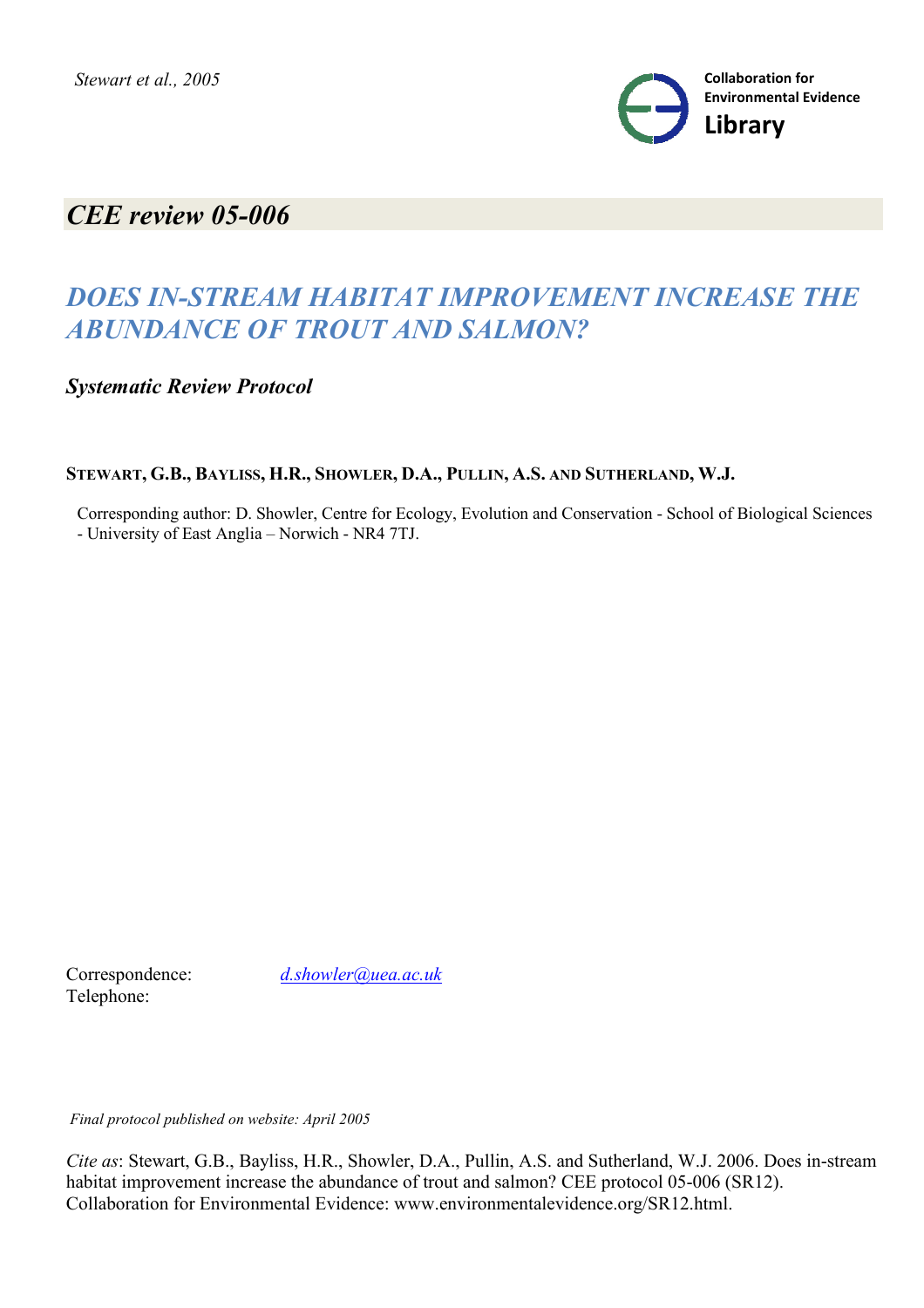

# **CENTRE FOR EVIDENCE-BASED CONSERVATION**

## **SYSTEMATIC REVIEW NO. 12**

# **WORKING TITLE:DOES IN-STREAM HABITAT IMPROVEMENT INCREASE THE ABUNDANCE OF TROUT AND SALMON?**

| <b>Lead Reviewer:</b>  | <b>Dave Showler</b>                                    |
|------------------------|--------------------------------------------------------|
| <b>Postal Address:</b> | <b>Centre for Ecology, Evolution and Conservation,</b> |
|                        | <b>School of Biological Sciences,</b>                  |
|                        | <b>University of East Anglia,</b>                      |
|                        | <b>Norwich</b>                                         |
|                        | <b>NR4 7TJ.</b>                                        |
| <b>Email Address:</b>  | d.showler@uea.ac.uk                                    |
| <b>Facsimile:</b>      | $+44$ (0)1603 592250                                   |

#### **REVIEW PROTOCOL**

#### **1. BACKGROUND**

In-stream habitat improvement devices may be used in an attempt to redress habitat degradation and enhance trout and salmon stocks in streams and rivers which have been detrimentally affected by anthropogenic influences. Interventions such as installment of flow deflectors and artificial riffles, and also the use of livestock fencing to reduce bankside erosion, aim to restore habitat to something approximating natural conditions.

An effect of installation of in-stream habitat devices is often the narrowing of overwide streams with subsequent increased water velocities and turbulence resulting in beneficial impacts on water quality (Environment Agency 1996, Hendry *et al.* 2003, N.Milner pers.com 2005). Fencing and isolation of the river from livestock indirectly promotes beneficial salmon habitat reducing erosion and sediment inputs (Duff 1977, Platts *et al.* 1983, Platts & Nelson 1985). However the effectiveness of these devices is often not fully known as performance evaluations are rarely conducted (Harper & Quigly 2005). The Environmant Agency (EA) is interested in ascertaining the impact of flow deflectors, artificial riffles and livestock fencing on the abundance of trout and salmon stocks and also bullhead *Cottus gobio* (a UK BAP species of conservation concern).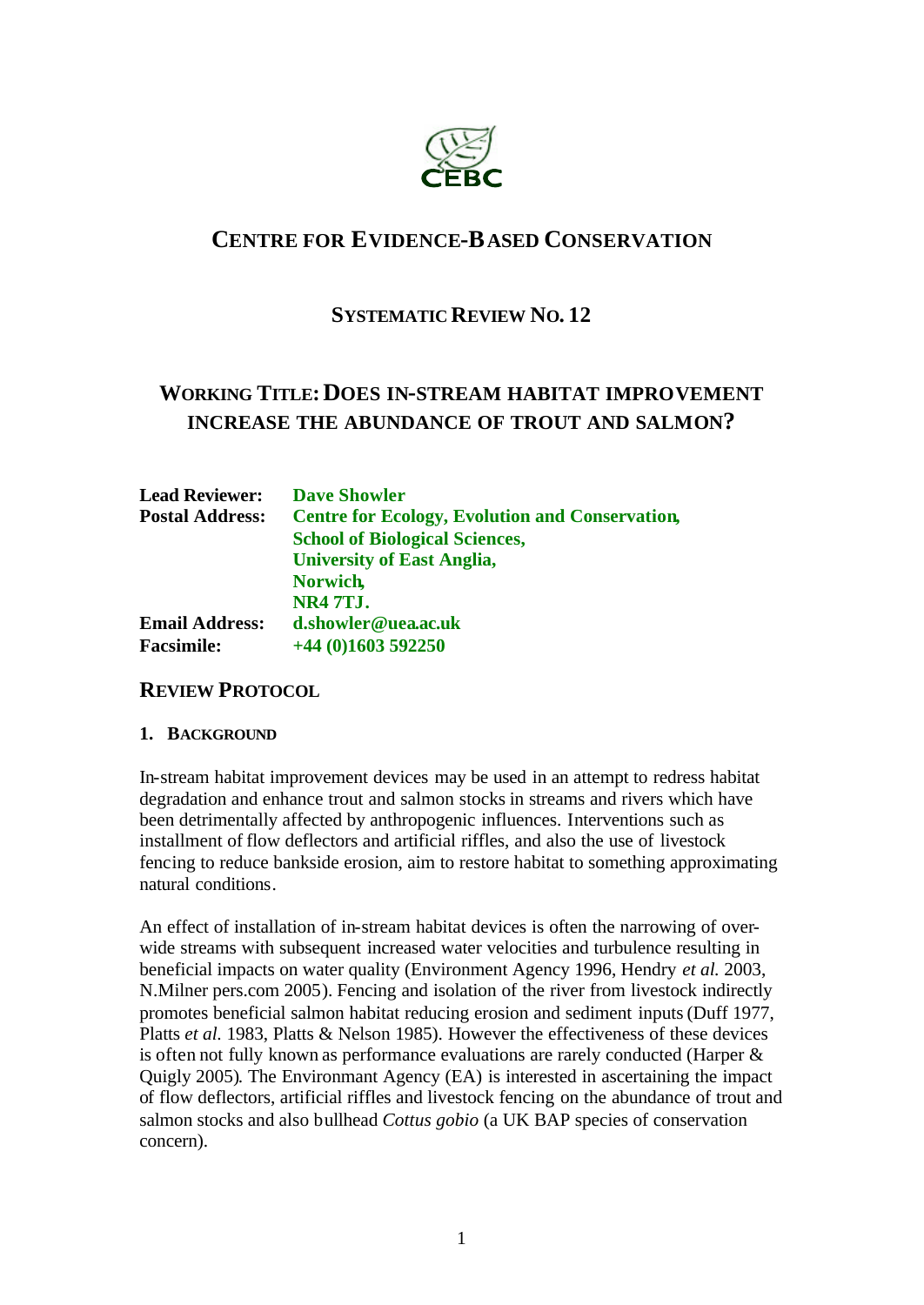The effectiveness of in-stream devices may be affected by local gradient and valley confinement (drivers of geomorphology), proportion of cobbles in substrate (driver of salmonid distribution, Armstrong *et al.* 2003), degree of existing modification (negatively related to salmonid abundance), and distance from source and water quality (effects carrying capacity, Armstrong *et al.* 2003). The impact of these potential effect modifiers also requires investigation.

A systematic review methodology will be used to retrieve data concerning the impact of in-stream habitat improvement devices. The review will limit bias through the use of a comprehensive literature search, specific inclusion criteria and formal assessment of the quality and reliability of the studies retrieved. Subsequent data synthesis will summarise empirical evidence, thereby assisting in the formulation of appropriate evidence-based management guidelines and highlighting gaps in research. The review should be of use to the EA and Rivers Trusts practitioners and also have wider international relevance.

#### **2. OBJECTIVE OF THE REVIEW**

#### **2.1 Primary question**

Does in-stream habitat improvement increase the abundance of trout and salmon?

| <b>Subject</b>                     | <b>Intervention</b>                                                                                                                             |                                                  | <b>Outcome</b>                                                       |                       |
|------------------------------------|-------------------------------------------------------------------------------------------------------------------------------------------------|--------------------------------------------------|----------------------------------------------------------------------|-----------------------|
| (Population)                       |                                                                                                                                                 | <b>Primary</b>                                   | <b>Secondary</b>                                                     | <b>Tertiary</b>       |
| Trout and<br>salmon<br>populations | Devices that aim<br>to restore stream<br>habitats <i>i.e.</i> anti-<br>livestock fences.<br>artific ial riffles<br>and flow<br>deflectors<br>Vs | Change in<br>abundance of<br>trout and<br>salmon | Changes in the abundance of<br>other species including<br>bullheads. | Any other<br>outcomes |
|                                    | No instream<br>devices                                                                                                                          |                                                  |                                                                      |                       |

**Table 1:** Definition of components of the primary systematic review question.

#### **2.2 Secondary question**

What influence does the local gradient and valley confinement, proportion of cobbles in substrate, degree of existing modification, distance from source, water quality, water flow, size of stream and canopy cover have on the impact of instream habitat devices?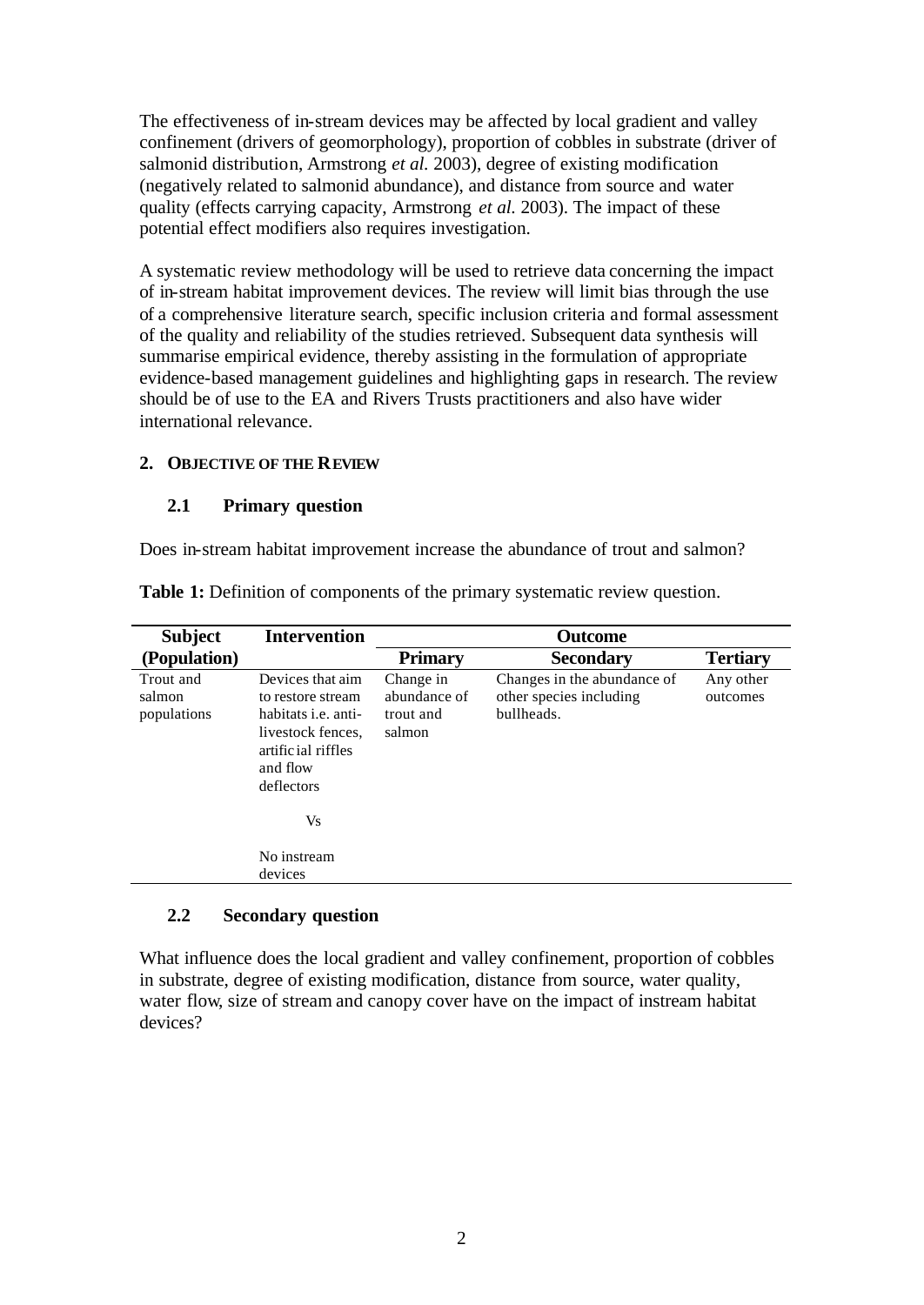#### **3. METHODS**

#### **3.1 Search strategy**

The following electronic databases will be searched:

- 1. ISI Web of Knowledge
- 2. Science Direct
- 3. Directory of Open Access Journals (DOAJ)
- 4. Copac
- 5. Scirus
- 6. Scopus
- 7. Index to Theses Online (1970-present)
- 8. Digital Dissertations Online
- 9. Agricola
- 10. Europa
- 11. English Nature's "Wildlink"
- 12. JSTOR
- 13. BIOSIS via EDINA
- 14. SIGLE via ARC2WebSPIRS

The following English language and latin search terms will be used:

- 1. Trout\*
- 2. Salmo\*
- 3. Bullhead\*
- 4. Cottus gobio
- 5. River\* and flow
- 6. Stream\* and flow
- 7. flow deflector\*
- 8. graz\* and fish

Further terms may be added as the search progresses involving combination of the existing terms and the use of taxa-specific terms if necessary. Publication searches will be undertaken on conservation and statutory organisation websites (Countryside Council of Wales, Department of Agriculture and Rural Development, Department of Environment, Food and Rural Affairs, English Nature, EA, Freshwater Fisheries Lab, Joint Nature Conservancy Council, National Parks and Wildlife Service, Scottish Natural Heritage) and using the meta-search engines Dogpile, Alltheweb and Google Scholar. Fishbase.org. will also be searched. The first 100 word document or PDF hits from each data source will be examined for appropriate data. Additional foreign language searches will be undertaken on Google to capture information from the following non-English speaking countries with significant managed salmonid fisheries: Denmark, Finland, France, Norway, Spain and Sweden. In addition bibliographies of articles viewed at full text will be searched. Authors, recognised experts and practioners will also be contacted for further recommendations and for provision of any unpublished material or missing data that may be relevant. The EA will be asked for access to information retrieved from the Research and Development Project 603 which produced R&D Technical Report W18, Restoration of Riverine Trout Habitats: A Guidance Manual. Participants in the pan-European FAME project (Development, Evaluation and Implementation of a Standardised Fish-based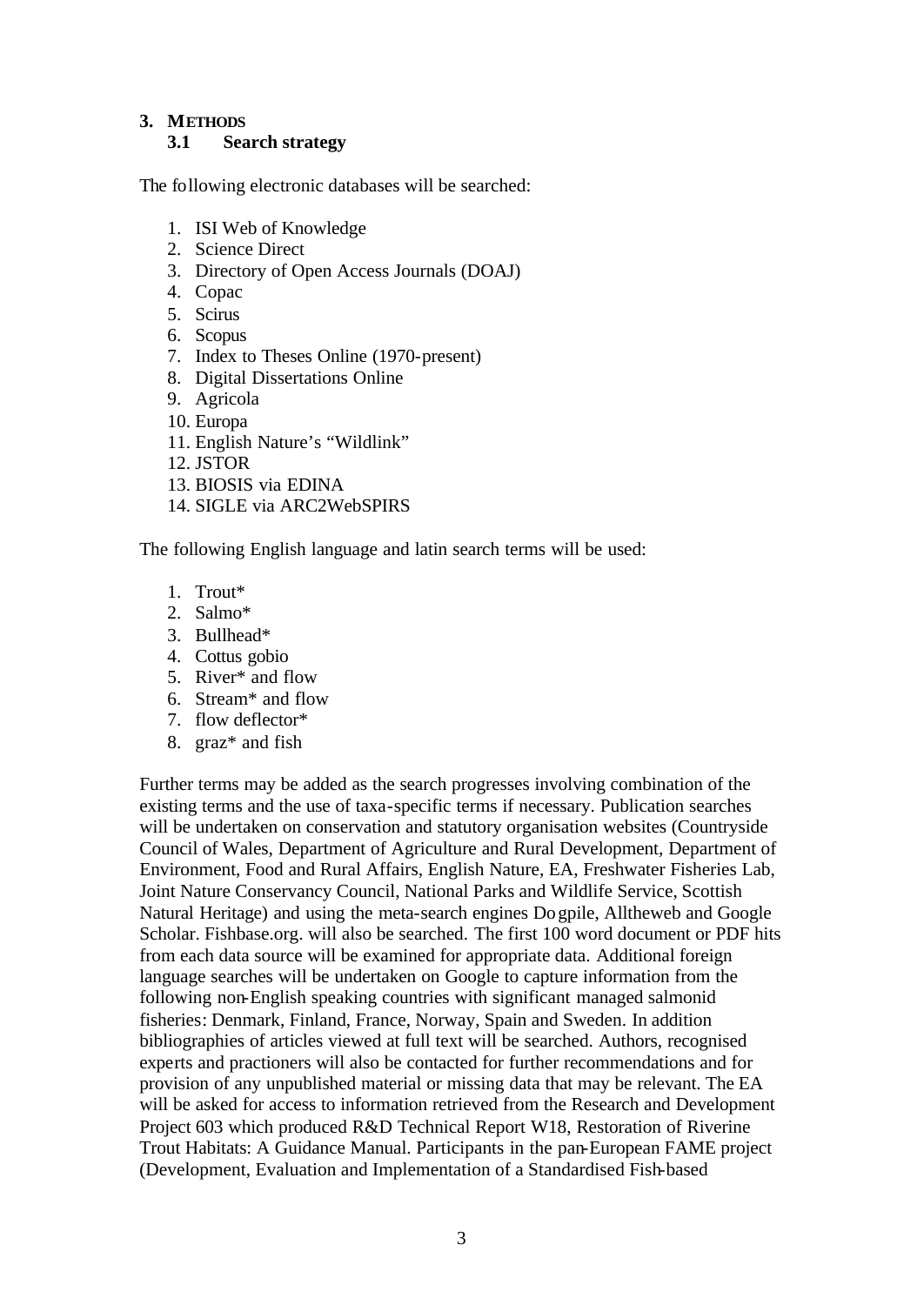Assessment Method for the Ecological Status of European Rivers) will be asked to provide access to data. Questionnaires will be circulated to practioners in order to collate experience.

### **3.2 Study inclusion criteria**

- **Relevant subjects:** Rivers and streams containing trout and salmon populations.
- **Type of Intervention:** Devices that aim to restore stream habitat e.g. antilivestock fences, artificial riffles and flow deflectors vs no treatment.
- **Types of Outcome:** The primary outcome is change in abundance of trout and salmon. However studies will not be rejected on the basis of outcome and outcomes other than change in fish abundance will be catalogued. Adverse outcomes have been defined by the EA as a reduction in abundance of bullheads by 50% or more.
- **Types of Study:** Type of study will not be used to define inclusion or exclusion criteria. It is envisaged that all information regarding the primary outcome will be collated qualitatively or within a Bayesian framework. Appropriate spatial or temporal controls are a prerequisite for studies to be included in inferential meta-analysis.

Where there is insufficient information to make a decision regarding study inclusion when viewing titles and abstracts, then relevance to the next stage of the review process will be assumed. Reviewers will consider articles viewed at full text for relevance excluding or admitting them to different categories of relevance and quality. At least two reviewers will independently assess a random subset of 25% of articles viewed at full text. Disagreement will be resolved by consensus, or following assessment by a third reviewer.

### **3.3 Study quality assessment**

Reviewers will consider articles viewed at full text excluding or admitting them to different categories of information quality. At least two reviewers will independently assess a random subset of 25% of articles viewed at full text. Disagreement will be resolved by consensus, or following assessment by a third reviewer.

# **3.4 Data extraction strategy**

Data regarding study characteristics, quality and results will be recorded on a specially designed data extraction form. These forms may be amended after consultation with statisticians and piloting of the data extraction process.

### **3.5 Data synthesis**

It is envisaged that all information will be collated qualitatively or within a Bayesian framework. This will incorporate meta-analysis where appropriate data exists. Reasons for heterogeneity in results including local gradient and valley confinement, proportion of cobbles in substrate, degree of existing modification, distance from source, water quality, water flow, size of stream and canopy cover will be investigated by meta-regression where appropriate data exists.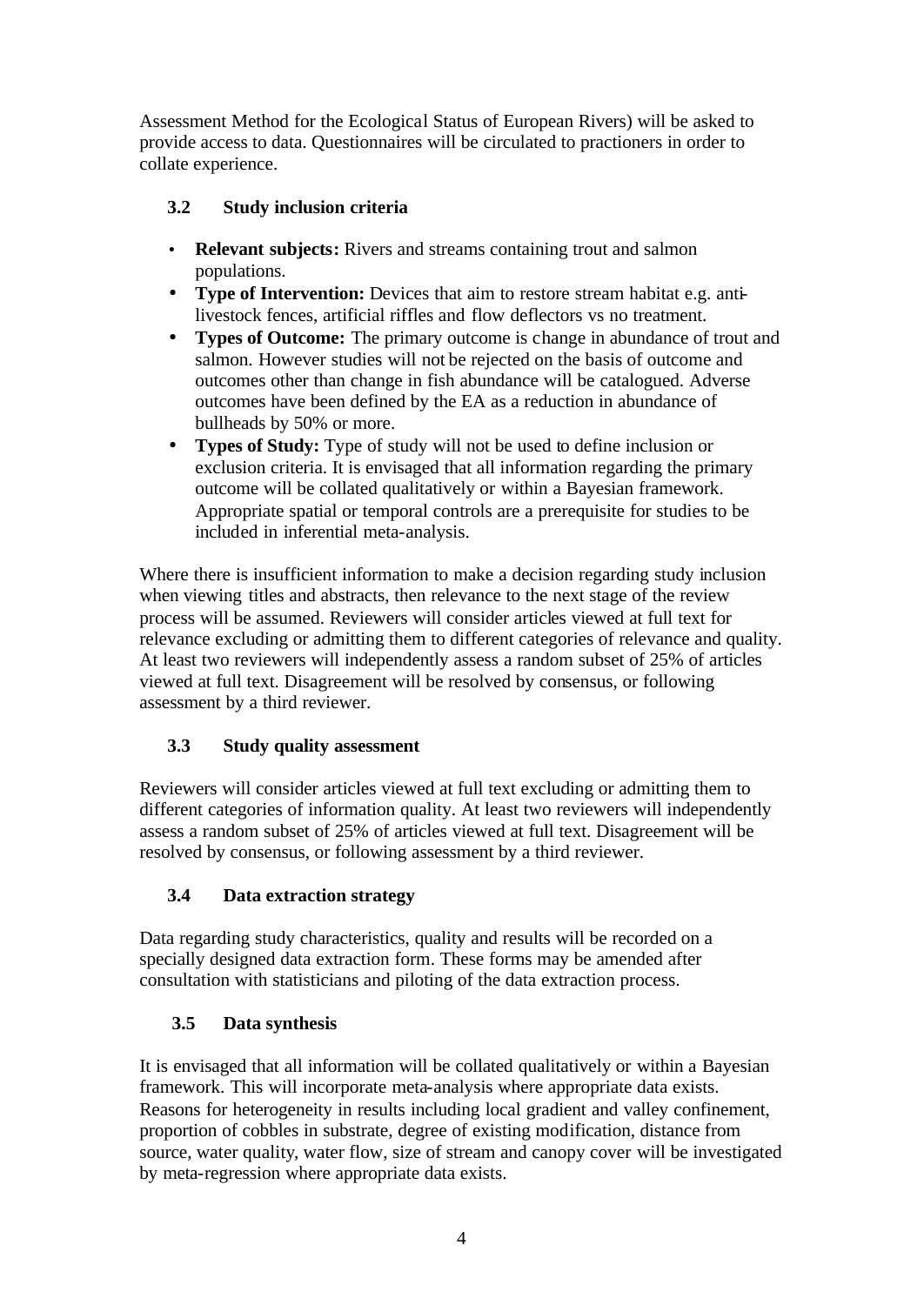#### **3.6 Reasons for heterogeneity**

The following potential reasons for heterogeneity have been formally identified *a priori* in order of importance by the EA.

- 1. Local gradient and valley confinement
- 2. Proportion of cobbles in substrate
- 3. Degree of existing modification
- 4. Distance from source
- 5. Water quality
- 6. Water flow
- 7. Size of stream
- 8. Canopy cover

#### **4. POTENTIAL CONFLICTS OF INTEREST AND SOURCES OF SUPPORT**

No conflicts of interest to be declared. This systematic review is funded by NERC.

#### **5. REFERENCES**

Armstrong, J.D., Kemp, P.S., Kennedy, G.J.A., Ladle, M., and Milner, N.J. (2003) Habitat requirements of Atlantic salmon and brown trout in rivers and streams. *Fisheries Research*. **62**, 143-170.

Duff, D.A. (1977) *Livestock grazing Impacts on Aquatic Habitat in Big Creek, Utah. Symposium on livestock interacting with wildlife fish and their environments*. California USA, Sparks, Nevada, University of California, Davis.

Environment Agency (1996) *Restoration of Riverine Salmon Habitats. A Guidance Manual. Fisheries Technical Manual 4. R&D Technical Report W44.*

Harper D.J. & Quigley J.T. (2005) A comparison of the area extent of fish habitat gains and losses associated with selected compensation projects in Canada. *Fisheries*. **30** (2), 18-25.

Hendry, K., Cragg-Hine, D., O'Grady, M., Sambrook, H., and Stephen, A. (2003) Management of habitat for rehabilitation and enhancement of salmonid stocks. *Fisheries Research*. **62**, 171-192.

Milner, N.J., Wyatt, R.J., Scott, M.D. (1993) Variability in the distribution and abundance of stream salmonids and the associated use of habitat models. *Journal of Fish Biology*. **43** (Suppl. A), 103-119.

Platts, W.S., Magahan, W.F. and Mishall (1983) Methods for Evaluating Stream, Riparian and Biotic Conditions. U.S. Forest Service General Technical Report. INT-138. *North American Journal of Fish Management*. **9**, 332-340.